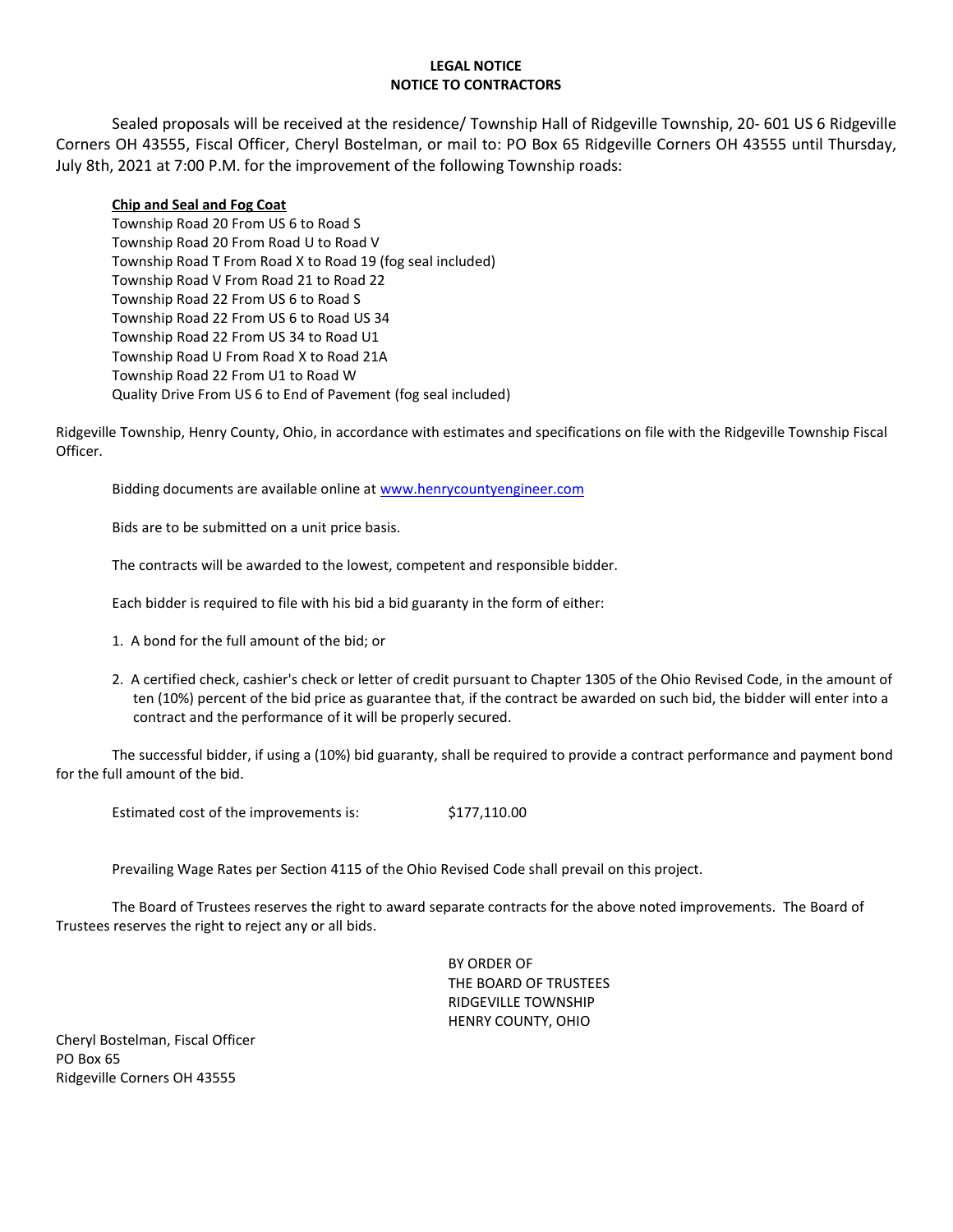# To: Henry County, Ohio Road 20 b/ US 6 and Road S Length: 3095 Feet or 0.59 Mile(s) Width: 15 Feet (Approx. 5190 S.Y. including radius and driveway work) Type: Chip Seal, 1997 ODOT Spec 409 Ref. # Item Quantity Unit Description Contract Contract Contract Price District Total Price Total Price Total 1 409 2,080 Gal Seal coat, bituminous material (MWS 90) applied at 0.4 gallons per square yard  $\frac{1}{2}$ 2 409 55 C.Y. Seal Coat, aggregate No. 89 (washed), applied and compacted at 24 lbs per square yard  $\text{S}$  \_\_\_\_\_\_\_\_\_\_\_\_  $\text{S}$ 3 614 1 L.S. Maintaining Traffic \$ \_\_\_\_\_\_\_\_\_\_\_\_ \$ \_\_\_\_\_\_\_\_\_\_\_\_\_\_ 4 624 1 L.S. Mobilization \$ 5 103.05 1 L.S. Contract Performance & Payment Bond \$ \_\_\_\_\_\_\_\_\_\_ \$ \_\_\_\_\_\_\_\_\_\_\_\_ **Total Bid \$ \_\_\_\_\_\_\_\_\_\_\_\_\_\_** To: Henry County, Ohio Road 20 b/ Road U and Road V Length: 5290 Feet or 1 Mile(s) Width: 16 Feet (Approx. 9465 S.Y. including radius and driveway work) Type: Chip Seal, 1997 ODOT Spec 409 Ref. # Item Quantity Unit Description Contract Contract Contract Price District Total Price Total Price Total 1 409 3,790 Gal Seal coat, bituminous material (MWS 90) applied at 0.4 gallons per square yard  $\sim$ 2 409 95 C.Y. Seal Coat, aggregate No. 89 (washed), applied and compacted at 24 lbs per square yard  $\sim$   $\frac{1}{2}$ 3 614 1 L.S. Maintaining Traffic \$ \_\_\_\_\_\_\_\_\_\_\_\_ \$ \_\_\_\_\_\_\_\_\_\_\_\_\_\_ 4 624 1 L.S. Mobilization **624 1 L.S. Auto**lization **624** 5 5 103.05 1 L.S. Contract Performance & Payment Bond \$ **Total Bid \$ \_\_\_\_\_\_\_\_\_\_\_\_\_\_ ROAD BIDDING BLANK** Board of Trustees Ridgeville Township Road improvement Provement Project- Chip Seal July 8th, 2021 @ 7:00 PM **ROAD BIDDING BLANK** Board of Trustees Ridgeville Township Road improvement Project- Chip Seal July 8th, 2021 @ 7:00 PM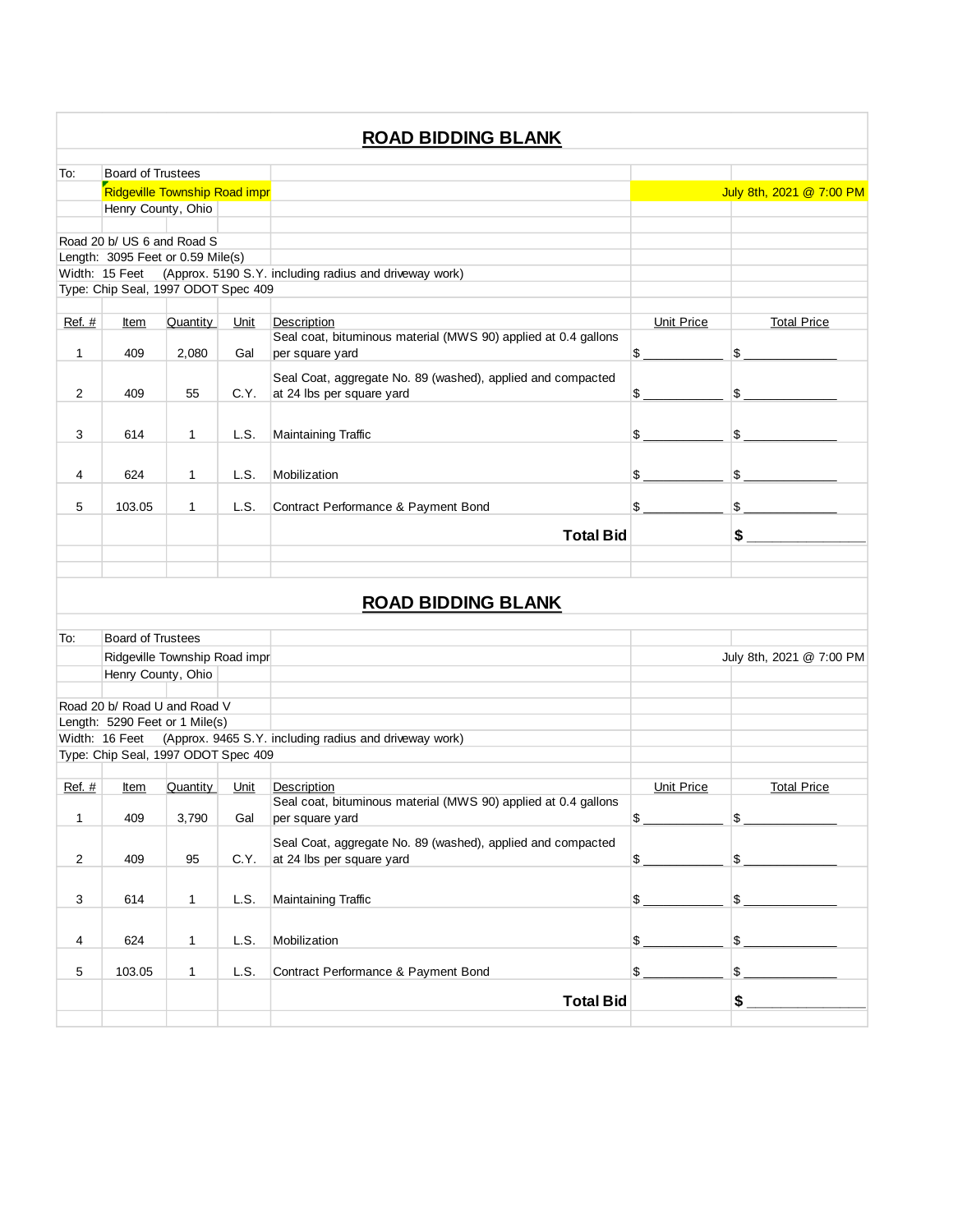|                |                                                                   |              |      | <b>ROAD BIDDING BLANK</b>                                                     |                   |                            |
|----------------|-------------------------------------------------------------------|--------------|------|-------------------------------------------------------------------------------|-------------------|----------------------------|
| To:            | <b>Board of Trustees</b>                                          |              |      |                                                                               |                   |                            |
|                | Ridgeville Township Road impr                                     |              |      |                                                                               |                   | July 8th, 2021 @ 7:00 PM   |
|                | Henry County, Ohio                                                |              |      |                                                                               |                   |                            |
|                |                                                                   |              |      |                                                                               |                   |                            |
|                | Road T b/ Road X and Road 19<br>Length: 5580 Feet or 1.06 Mile(s) |              |      |                                                                               |                   |                            |
|                | Width: 17 Feet                                                    |              |      | (Approx. 10645 S.Y. including radius and driveway work)                       |                   |                            |
|                |                                                                   |              |      | Type: Chip Seal, 1997 ODOT Spec 409 W/ Fog Seal                               |                   |                            |
|                |                                                                   |              |      |                                                                               |                   |                            |
| Ref. #         | Item                                                              | Quantity     | Unit | Description<br>Seal coat, bituminous material (MWS 90) applied at 0.4 gallons | Unit Price        | <b>Total Price</b>         |
| $\mathbf{1}$   | 409                                                               | 4,260        | Gal  | per square yard                                                               | \$                | $\frac{1}{2}$              |
|                |                                                                   |              |      | Seal Coat, aggregate No. 89 (washed), applied and compacted                   |                   |                            |
| 2              | 409                                                               | 110          | C.Y. | at 24 lbs per square yard                                                     | \$                | \$                         |
|                |                                                                   |              |      |                                                                               |                   |                            |
| 3              | Spec.                                                             | 1,600        | Gal  | Fog Seal, SS-1H Dilute 50/50, Applied at 0.10-0.15 gal per<br>square yard     | \$                | $\frac{1}{2}$              |
|                |                                                                   |              |      |                                                                               |                   |                            |
| 4              | 614                                                               | $\mathbf{1}$ | L.S. | Maintaining Traffic                                                           | \$                | $$\overline{\phantom{2}}$$ |
|                |                                                                   |              |      |                                                                               |                   |                            |
| 5              | 624                                                               | $\mathbf{1}$ | L.S. | Mobilization                                                                  | \$                | $\sim$                     |
|                |                                                                   |              |      |                                                                               |                   |                            |
| 6              | 103.05                                                            | 1            | L.S. | Contract Performance & Payment Bond                                           |                   | \$                         |
|                |                                                                   |              |      | <b>Total Bid</b>                                                              |                   | \$                         |
|                |                                                                   |              |      |                                                                               |                   |                            |
|                |                                                                   |              |      | <b>ROAD BIDDING BLANK</b>                                                     |                   |                            |
| To:            | <b>Board of Trustees</b><br>Ridgeville Township Road impr         |              |      |                                                                               |                   |                            |
|                | Henry County, Ohio                                                |              |      |                                                                               |                   | July 8th, 2021 @ 7:00 PM   |
|                |                                                                   |              |      |                                                                               |                   |                            |
|                | Road V b/ Road 21 and Road 22                                     |              |      |                                                                               |                   |                            |
|                | Length: 5235 Feet or 0.99 Mile(s)                                 |              |      |                                                                               |                   |                            |
|                | Width: 12 Feet<br>Type: Chip Seal, 1997 ODOT Spec 409             |              |      | (Approx. 7030 S.Y. including radius and driveway work)                        |                   |                            |
|                |                                                                   |              |      |                                                                               |                   |                            |
| Ref. #         | <u>Item</u>                                                       | Quantity     | Unit | Description                                                                   | <b>Unit Price</b> | <b>Total Price</b>         |
|                |                                                                   |              |      | Seal coat, bituminous material (MWS 90) applied at 0.4 gallons                |                   |                            |
| $\mathbf{1}$   | 409                                                               | 2,815        | Gal  | per square yard                                                               | $\frac{1}{2}$     | $\frac{1}{2}$              |
|                | 409                                                               | 70           | C.Y. | Seal Coat, aggregate No. 89 (washed), applied and compacted                   | $\frac{1}{2}$     | $\frac{1}{2}$              |
| $\overline{c}$ |                                                                   |              |      | at 24 lbs per square yard                                                     |                   |                            |
| 3              | 614                                                               | 1            | L.S. | Maintaining Traffic                                                           |                   | $\frac{1}{2}$              |
| 4              | 624                                                               | 1            | L.S. | Mobilization                                                                  | \$                | \$                         |
|                |                                                                   |              |      |                                                                               |                   |                            |
| 5              | 103.05                                                            | 1            | L.S. | Contract Performance & Payment Bond                                           | $\mathsf{\$}$ .   | $\frac{1}{2}$              |
|                |                                                                   |              |      | <b>Total Bid</b>                                                              |                   |                            |
|                |                                                                   |              |      |                                                                               |                   |                            |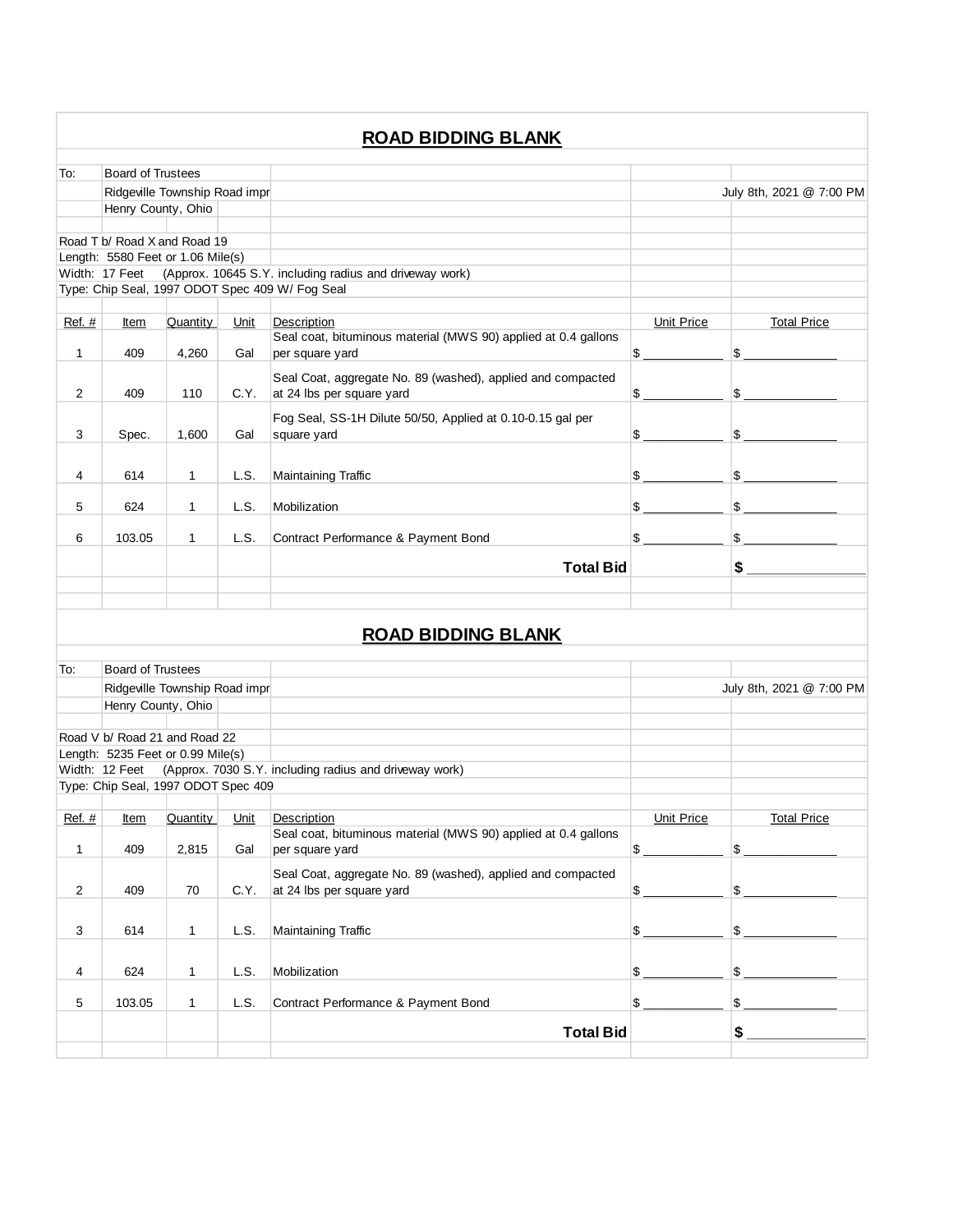# To: Henry County, Ohio Road 22 b/ US 6 and Road S Length: 5240 Feet or 0.99 Mile(s) Width: 17.5 Feet (Approx. 10235 S.Y. including radius and driveway work) Type: Chip Seal, 1997 ODOT Spec 409 Ref. # Item Quantity Unit Description Contract Contract Contract Price District Total Price Total Price Total 1 409 4,095 Gal Seal coat, bituminous material (MWS 90) applied at 0.4 gallons per square yard  $\frac{1}{2}$ 2 409 105 C.Y. Seal Coat, aggregate No. 89 (washed), applied and compacted at 24 lbs per square yard  $\text{S}$  \_\_\_\_\_\_\_\_\_\_\_\_  $\text{S}$ 3 614 1 L.S. Maintaining Traffic \$ \_\_\_\_\_\_\_\_\_\_\_\_ \$ \_\_\_\_\_\_\_\_\_\_\_\_\_\_ 4 624 1 L.S. Mobilization \$ 5 103.05 1 L.S. Contract Performance & Payment Bond \$ \_\_\_\_\_\_\_\_\_\_ \$ \_\_\_\_\_\_\_\_\_\_\_\_ **Total Bid \$ \_\_\_\_\_\_\_\_\_\_\_\_\_\_** To: Henry County, Ohio Road 22 b/ US 6 and US 34 Length: 1400 Feet or 0.27 Mile(s) Width: 15.5 Feet (Approx. 2430 S.Y. including radius and driveway work) Type: Chip Seal, 1997 ODOT Spec 409 Ref. # Item Quantity Unit Description Contact Contact Price Total Price Total Price 1 409 975 Gal Seal coat, bituminous material (MWS 90) applied at 0.4 gallons per square yard  $\sim$ 2 409 25 C.Y. Seal Coat, aggregate No. 89 (washed), applied and compacted at 24 lbs per square yard  $\sim$   $\frac{1}{2}$ 3 614 1 L.S. Maintaining Traffic \$ \_\_\_\_\_\_\_\_\_\_\_\_ \$ \_\_\_\_\_\_\_\_\_\_\_\_\_\_ 4 624 1 L.S. Mobilization **624 1 L.S. Auto**lization **624** 5 5 103.05 1 L.S. Contract Performance & Payment Bond \$ **Total Bid \$ \_\_\_\_\_\_\_\_\_\_\_\_\_\_** Board of Trustees Ridgeville Township Road improvement Provement Project- Chip Seal July 8th, 2021 @ 7:00 PM **ROAD BIDDING BLANK** Board of Trustees Ridgeville Township Road improvement Provement Project- Chip Seal July 8th, 2021 @ 7:00 PM **ROAD BIDDING BLANK**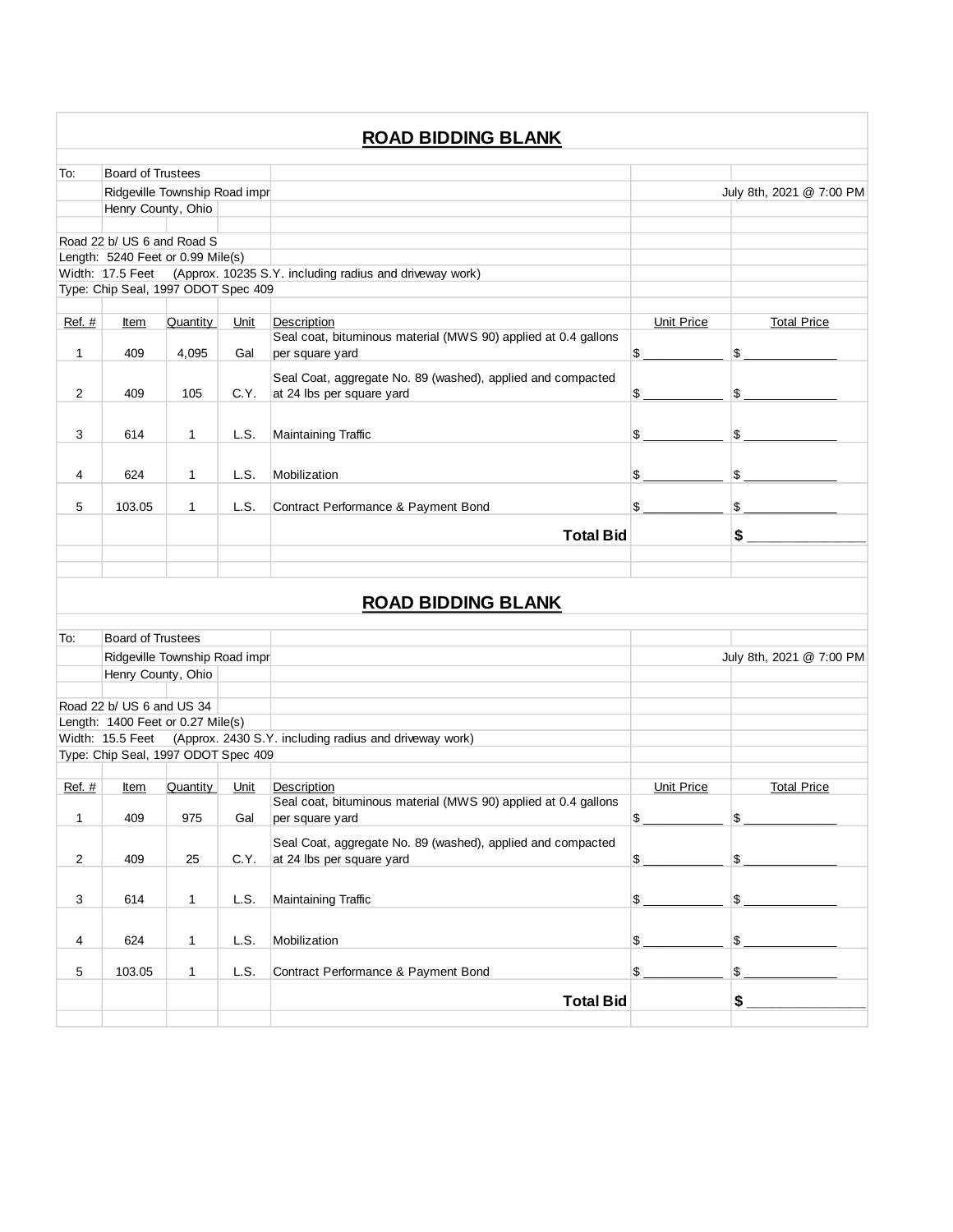|                |                                                           |               |          | <b>ROAD BIDDING BLANK</b>                                                                |                   |                          |
|----------------|-----------------------------------------------------------|---------------|----------|------------------------------------------------------------------------------------------|-------------------|--------------------------|
| To:            | <b>Board of Trustees</b>                                  |               |          |                                                                                          |                   |                          |
|                | Ridgeville Township Road impr                             |               |          |                                                                                          |                   | July 8th, 2021 @ 7:00 PM |
|                | Henry County, Ohio                                        |               |          |                                                                                          |                   |                          |
|                |                                                           |               |          |                                                                                          |                   |                          |
|                | Road 22 b/ US 34 and Road U1                              |               |          |                                                                                          |                   |                          |
|                | Length: 5165 Feet or 0.98 Mile(s)                         |               |          |                                                                                          |                   |                          |
|                |                                                           |               |          | Width: 16.5 Feet (Approx. 9520 S.Y. including radius and driveway work)                  |                   |                          |
|                | Type: Chip Seal, 1997 ODOT Spec 409                       |               |          |                                                                                          |                   |                          |
|                |                                                           |               |          |                                                                                          |                   |                          |
| Ref. $#$       | <u>Item</u>                                               | Quantity      | Unit     | Description                                                                              | <b>Unit Price</b> | <b>Total Price</b>       |
|                |                                                           |               |          | Seal coat, bituminous material (MWS 90) applied at 0.4 gallons                           |                   |                          |
| 1              | 409                                                       | 3,810         | Gal      | per square yard                                                                          | s                 | $\frac{1}{2}$            |
|                |                                                           |               |          | Seal Coat, aggregate No. 89 (washed), applied and compacted                              |                   |                          |
| 2              | 409                                                       | 95            | C.Y.     | at 24 lbs per square yard                                                                | $\frac{1}{2}$     | \$                       |
|                |                                                           |               |          |                                                                                          |                   |                          |
| 3              | 614                                                       | 1             | L.S.     | Maintaining Traffic                                                                      | $\mathbb{S}$      | $\frac{1}{2}$            |
|                |                                                           |               |          |                                                                                          |                   |                          |
|                |                                                           |               |          |                                                                                          |                   |                          |
| 4              | 624                                                       | 1             | L.S.     | Mobilization                                                                             | $\frac{1}{2}$     | $\frac{1}{2}$            |
| 5              | 103.05                                                    | 1             | L.S.     | Contract Performance & Payment Bond                                                      | \$                | $\frac{1}{2}$            |
|                |                                                           |               |          | <b>Total Bid</b>                                                                         |                   | $\frac{1}{2}$            |
|                |                                                           |               |          |                                                                                          |                   |                          |
|                |                                                           |               |          | <b>ROAD BIDDING BLANK</b>                                                                |                   |                          |
|                |                                                           |               |          |                                                                                          |                   |                          |
| To:            | <b>Board of Trustees</b><br>Ridgeville Township Road impr |               |          |                                                                                          |                   | July 8th, 2021 @ 7:00 PM |
|                | Henry County, Ohio                                        |               |          |                                                                                          |                   |                          |
|                |                                                           |               |          |                                                                                          |                   |                          |
|                | Road U b/ Road X and Road 21A                             |               |          |                                                                                          |                   |                          |
|                | Length: 11350 Feet or 2.15 Mile(s)                        |               |          |                                                                                          |                   |                          |
|                | Width: 18.5 Feet                                          |               |          | (Approx. 23440 S.Y. including radius and driveway work)                                  |                   |                          |
|                | Type: Chip Seal, 1997 ODOT Spec 409                       |               |          |                                                                                          |                   |                          |
|                |                                                           |               |          |                                                                                          |                   |                          |
| $Ref.$ #       | Item                                                      | Quantity Unit |          | Description                                                                              | Unit Price        | <b>Total Price</b>       |
|                |                                                           |               |          | Seal coat, bituminous material (MWS 90) applied at 0.4 gallons                           |                   |                          |
| $\mathbf{1}$   | 409                                                       | 9380 Gal      |          | per square yard                                                                          | $\frac{1}{2}$     | \$                       |
|                | 409                                                       |               |          | Seal Coat, aggregate No. 89 (washed), applied and compacted<br>at 24 lbs per square yard |                   | $\frac{1}{2}$            |
| $\overline{2}$ |                                                           |               | 235 C.Y. |                                                                                          | $\frac{1}{2}$     |                          |
| 3              | 614                                                       |               | $1$ L.S. | Maintaining Traffic                                                                      | $\frac{1}{2}$     | $\sim$                   |
| 4              | 624                                                       |               | $1$ L.S. | Mobilization                                                                             | $\frac{1}{2}$     | \$                       |
|                |                                                           |               |          |                                                                                          |                   |                          |
| 5              | 103.05                                                    |               | $1$ L.S. | Contract Performance & Payment Bond                                                      | $\frac{1}{2}$     | $\frac{1}{2}$            |
|                |                                                           |               |          | <b>Total Bid</b>                                                                         |                   | $$ -$                    |
|                |                                                           |               |          |                                                                                          |                   |                          |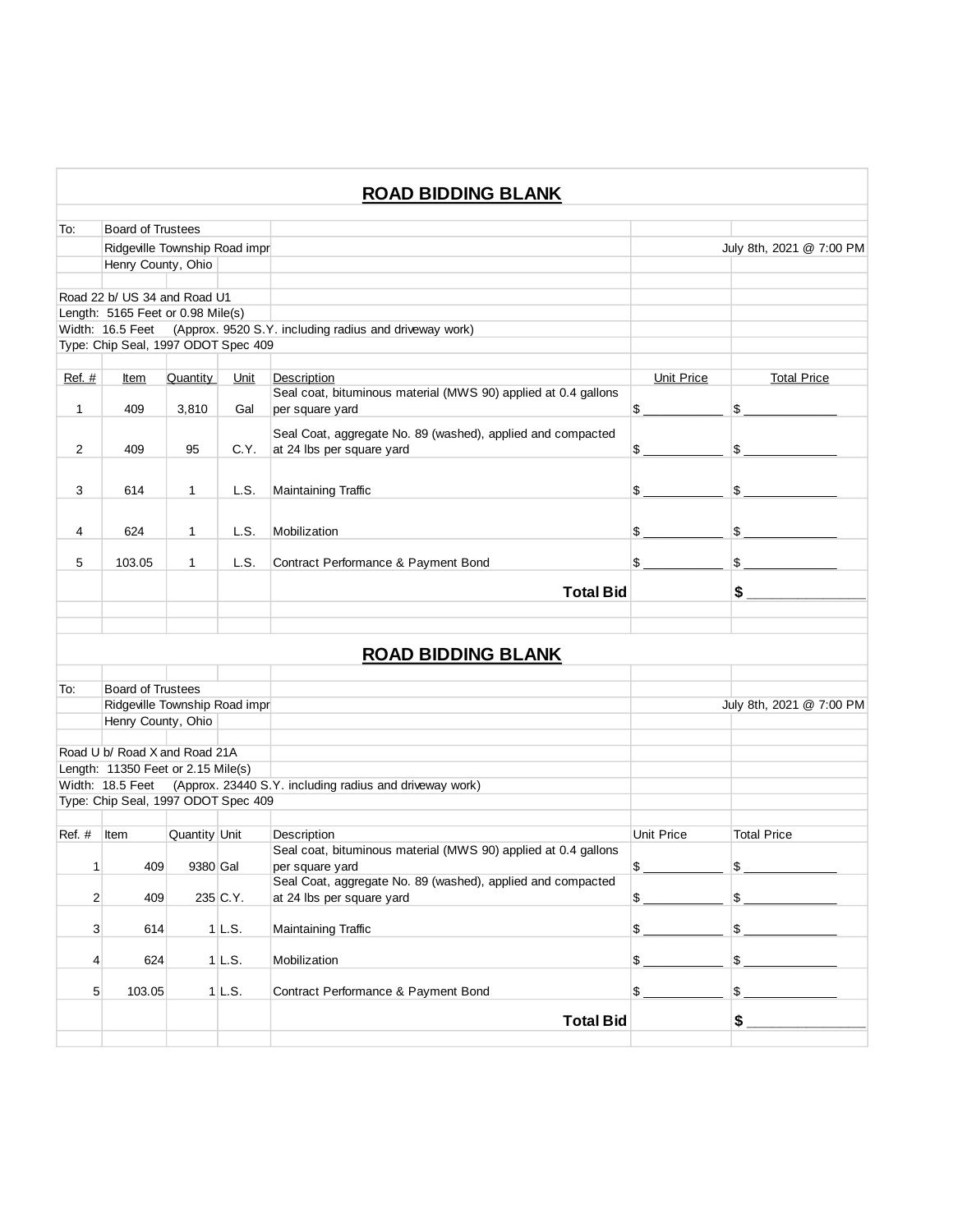|                |                                     |               |            | <b>ROAD BIDDING BLANK</b>                                                |                   |                          |
|----------------|-------------------------------------|---------------|------------|--------------------------------------------------------------------------|-------------------|--------------------------|
|                |                                     |               |            |                                                                          |                   |                          |
|                | Road 22 b/ Road U1 and Road W       |               |            |                                                                          |                   |                          |
|                | Length: 9245 Feet or 1.75 Mile(s)   |               |            |                                                                          |                   | July 8th, 2021 @ 7:00 PM |
|                |                                     |               |            | Width: 16.5 Feet (Approx. 16990 S.Y. including radius and driveway work) |                   |                          |
|                | Type: Chip Seal, 1997 ODOT Spec 409 |               |            |                                                                          |                   |                          |
|                |                                     |               |            |                                                                          |                   |                          |
| $Ref. \#$      | Item                                | Quantity Unit |            | Description                                                              | <b>Unit Price</b> | <b>Total Price</b>       |
|                |                                     |               |            | Seal coat, bituminous material (MWS 90) applied at 0.4 gallons           |                   |                          |
|                | 409                                 | 6800 Gal      |            | per square yard                                                          | \$.               |                          |
|                |                                     |               |            | Seal Coat, aggregate No. 89 (washed), applied and compacted              |                   |                          |
| $\overline{2}$ | 409                                 |               | $170$ C.Y. | at 24 lbs per square yard                                                |                   |                          |
| 3              | 614                                 |               | $1$ L.S.   | <b>Maintaining Traffic</b>                                               |                   |                          |
|                |                                     |               |            |                                                                          |                   |                          |
| 4              | 624                                 |               | 1 L.S.     | Mobilization                                                             | ß.                | \$.                      |
|                |                                     |               |            |                                                                          |                   |                          |
| 5              | 103.05                              |               | $1$ L.S.   | Contract Performance & Payment Bond                                      |                   |                          |
|                |                                     |               |            | <b>Total Bid</b>                                                         |                   |                          |
|                |                                     |               |            |                                                                          |                   |                          |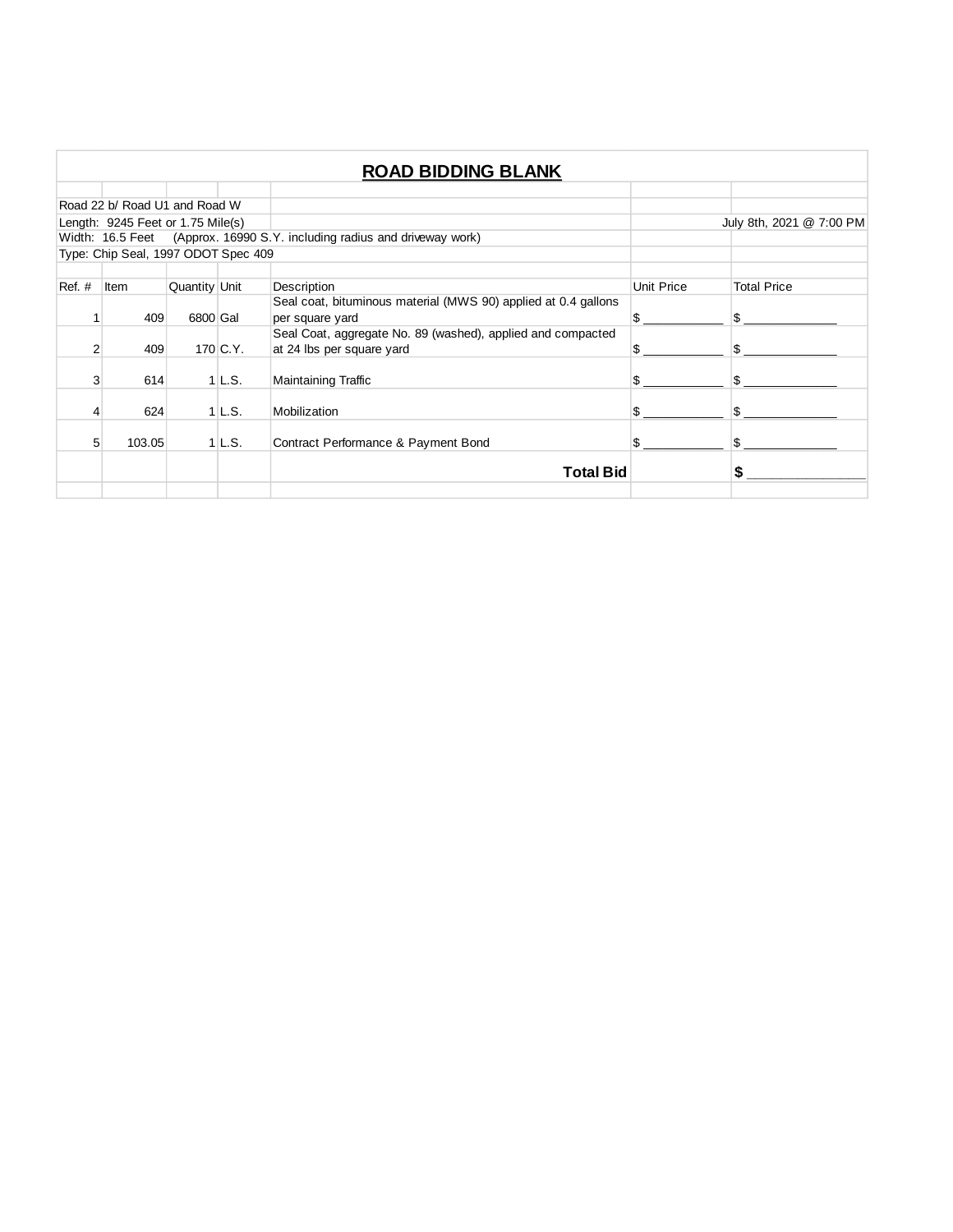|                |                                           |               |              | <b>ROAD BIDDING BLANK</b>                                            |               |                                                                                                                                                                                                                                                                                                                                                                     |
|----------------|-------------------------------------------|---------------|--------------|----------------------------------------------------------------------|---------------|---------------------------------------------------------------------------------------------------------------------------------------------------------------------------------------------------------------------------------------------------------------------------------------------------------------------------------------------------------------------|
|                |                                           |               |              |                                                                      |               |                                                                                                                                                                                                                                                                                                                                                                     |
|                | Quality Drive b/ US g and End of Pavement |               |              |                                                                      |               |                                                                                                                                                                                                                                                                                                                                                                     |
|                | Length: 1960 Feet or 0.37 Mile(s)         |               |              |                                                                      |               | July 8th, 2021 @ 7:00 PM                                                                                                                                                                                                                                                                                                                                            |
|                | Width: 24 Feet except at entrance         |               |              | (Approx. 5800 S.Y. including radius and driveway work)               |               |                                                                                                                                                                                                                                                                                                                                                                     |
|                |                                           |               |              | Type: Chip Seal, 1997 ODOT Spec 409 w/ Fog Seal                      |               |                                                                                                                                                                                                                                                                                                                                                                     |
|                |                                           |               |              |                                                                      |               |                                                                                                                                                                                                                                                                                                                                                                     |
| $Ref. \#$      | Item                                      | Quantity Unit |              | Description                                                          | Unit Price    | <b>Total Price</b>                                                                                                                                                                                                                                                                                                                                                  |
|                |                                           |               |              | Seal coat, bituminous material (MWS 90) applied at 0.4 gallons       |               |                                                                                                                                                                                                                                                                                                                                                                     |
| 1              | 409                                       | 2315 Gal      |              | per square yard                                                      | $\frac{1}{2}$ |                                                                                                                                                                                                                                                                                                                                                                     |
|                |                                           |               |              | Seal Coat, aggregate No. 89 (washed), applied and compacted          |               |                                                                                                                                                                                                                                                                                                                                                                     |
| $\overline{2}$ | 409                                       |               | 61 C.Y.      | at 24 lbs per square yard                                            | $\mathbb{S}$  | $\mathbb{S}$                                                                                                                                                                                                                                                                                                                                                        |
|                |                                           |               |              | Fog Seal, SS-1h Dilute 50/50, Applied at 0.10-0.15 gal per           |               |                                                                                                                                                                                                                                                                                                                                                                     |
| 3              | Spec.                                     |               | 870 Gal      | aquare yard                                                          |               |                                                                                                                                                                                                                                                                                                                                                                     |
|                |                                           |               |              |                                                                      |               |                                                                                                                                                                                                                                                                                                                                                                     |
| 4              | 614                                       |               | 1 L.S.       | Maintaining Traffic                                                  | $\frac{1}{2}$ | $\frac{1}{2}$                                                                                                                                                                                                                                                                                                                                                       |
|                |                                           |               |              |                                                                      |               |                                                                                                                                                                                                                                                                                                                                                                     |
| 5              | 624                                       |               | $1$ L.S.     | Mobilization                                                         | $\frac{1}{2}$ | $\frac{1}{2}$                                                                                                                                                                                                                                                                                                                                                       |
|                |                                           |               |              |                                                                      |               |                                                                                                                                                                                                                                                                                                                                                                     |
| 6              | 103.05                                    |               | 1 L.S.       | Contract Performance & Payment Bond                                  | $\frac{1}{2}$ | $\sim$                                                                                                                                                                                                                                                                                                                                                              |
|                |                                           |               |              |                                                                      |               |                                                                                                                                                                                                                                                                                                                                                                     |
| $\overline{7}$ | 643                                       |               | 2EA          | Right Turn Arrow (includes premarking)                               | $\frac{1}{2}$ | $\frac{1}{2}$                                                                                                                                                                                                                                                                                                                                                       |
|                |                                           |               |              |                                                                      |               |                                                                                                                                                                                                                                                                                                                                                                     |
| 8              | 643                                       |               | 2 EA         | Left Turn Arrow (includes premarking)                                | $\frac{1}{2}$ | $\sim$                                                                                                                                                                                                                                                                                                                                                              |
|                |                                           |               |              |                                                                      |               |                                                                                                                                                                                                                                                                                                                                                                     |
| 9              | 643                                       |               | $1$ EA       | Solid Stop Bar (includes premarking)                                 | $\frac{1}{2}$ | $\sim$                                                                                                                                                                                                                                                                                                                                                              |
|                |                                           |               |              |                                                                      |               |                                                                                                                                                                                                                                                                                                                                                                     |
| 10             | 643                                       |               | $0.04$ Miles |                                                                      |               | $\sim$                                                                                                                                                                                                                                                                                                                                                              |
|                |                                           |               |              | Edge Line Striping (4") at Entrance Radius (includes premarking)  \$ |               |                                                                                                                                                                                                                                                                                                                                                                     |
|                |                                           |               |              |                                                                      | $\frac{1}{2}$ | $\frac{1}{2}$                                                                                                                                                                                                                                                                                                                                                       |
| 11             | 643                                       |               | $1$ EA       | Turn Lane Separation Line (includes premarking)                      |               |                                                                                                                                                                                                                                                                                                                                                                     |
|                |                                           |               |              |                                                                      |               |                                                                                                                                                                                                                                                                                                                                                                     |
| 12             | 643                                       |               | $0.4$ Miles  | Centerline Striping (4") (includes premarking)                       | $\frac{1}{2}$ | $\begin{picture}(20,20) \put(0,0){\vector(1,0){100}} \put(15,0){\vector(1,0){100}} \put(15,0){\vector(1,0){100}} \put(15,0){\vector(1,0){100}} \put(15,0){\vector(1,0){100}} \put(15,0){\vector(1,0){100}} \put(15,0){\vector(1,0){100}} \put(15,0){\vector(1,0){100}} \put(15,0){\vector(1,0){100}} \put(15,0){\vector(1,0){100}} \put(15,0){\vector(1,0){100}} \$ |
|                |                                           |               |              | <b>Total Bid</b>                                                     |               |                                                                                                                                                                                                                                                                                                                                                                     |
|                |                                           |               |              |                                                                      |               |                                                                                                                                                                                                                                                                                                                                                                     |
|                |                                           |               |              |                                                                      |               |                                                                                                                                                                                                                                                                                                                                                                     |
|                |                                           |               |              |                                                                      |               |                                                                                                                                                                                                                                                                                                                                                                     |
|                |                                           |               |              |                                                                      |               |                                                                                                                                                                                                                                                                                                                                                                     |
|                |                                           |               |              | <b>Total Entire Bid</b>                                              | \$            |                                                                                                                                                                                                                                                                                                                                                                     |
|                |                                           |               |              |                                                                      |               |                                                                                                                                                                                                                                                                                                                                                                     |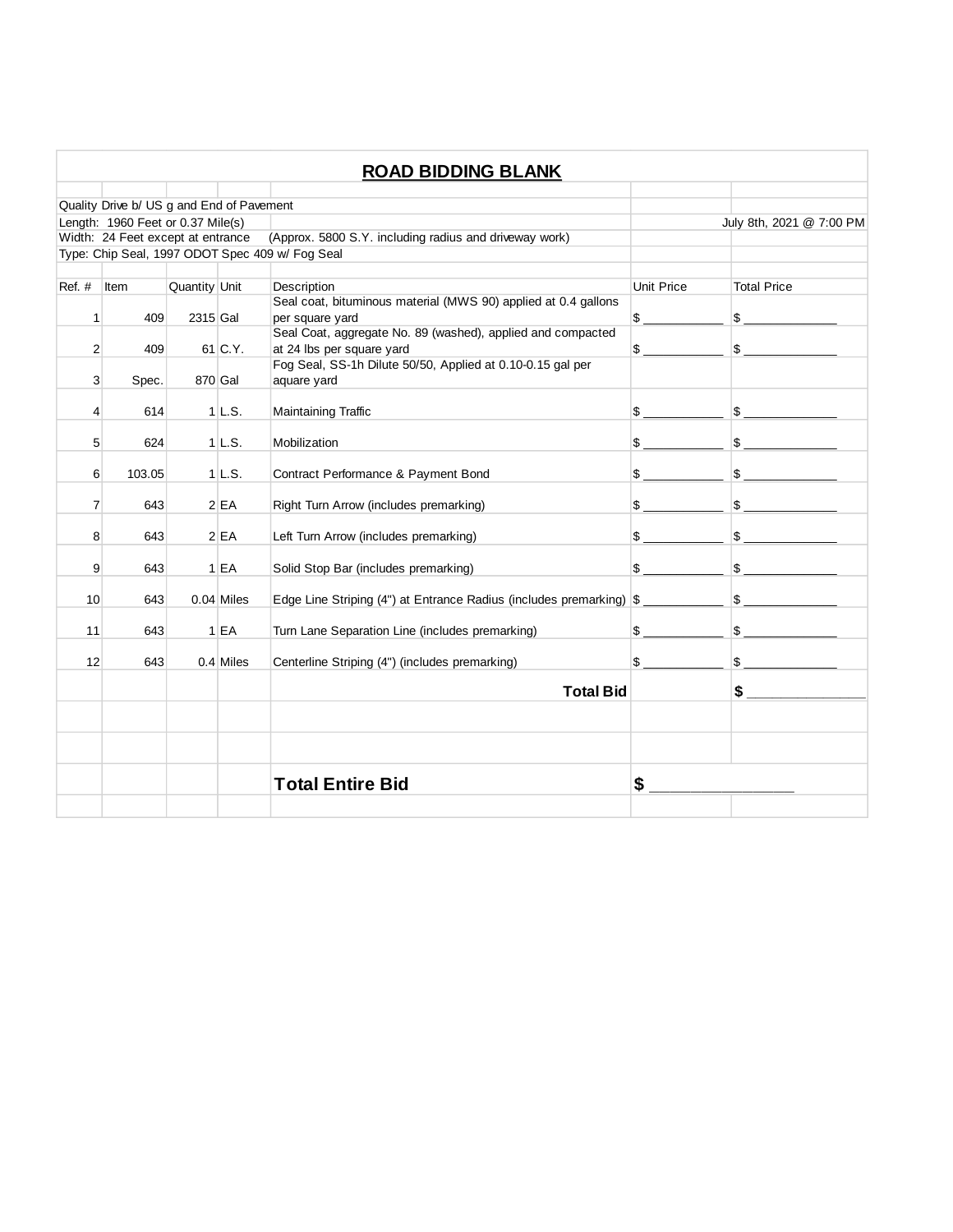**Date of Sale**: Thursday, July 8th, 2021 at 7:00 P.M.

#### **Chipseal and Fog Coating of Various Roads**

All work and material contracted for seal coating shall meet the requirements of the 1997 State of Ohio, Department of Transportation, Construction and Material Specifications. All other work shall meet the requirements of the State of Ohio, Department of Transportation, Construction and Material Specifications in effect on the date of sale, together with any modifications to the same stated herein. **This includes removing grass and other debris from the road surface.**

Aggregate used for seal coating shall be state approved quarry run mineral aggregate.

#### **Fog seal coating shall be applied no less than 7 days after chip seal work is performed.**

Spreading and placement of asphalt shall be done with full width paving equipment.

"Formed" or "Butt Type" construction joints shall be constructed at all pavement termini unless otherwise directed by the Township Trustees.

The asphalt binder grade for all asphalt concrete specified shall be PG 64-22.

Aggregate used in the asphalt concrete mix and for seal coating shall be State approved quarry run mineral aggregate.

Cut back asphalt may be used on applicable bid items between the period of October 15<sup>th</sup> and April 15<sup>th</sup>.

There are no restricted construction dates for the use of cut backs for penetration prime coat, maintenance mix or dust control.

Prevailing Wage Rates per Section 4115 of the Ohio Revised Code shall prevail on this project. A copy of the applicable wage rates may be obtained from the State of Ohio Wage and Hour Division via the internet at the following web site: <http://www.com.ohio.gov/laws>

Should the bidder not have access to the internet, a complete set of the applicable wage rates are available at the office of the Henry County Engineer. A copy will be provided if requested.

Contractors are required to furnish the Township with a certificate of insurance in the minimum amount of \$1,000,000.00 primary and \$1,000,000.00 umbrella coverage. The Township, its elected office and employees shall be named as additional insured with respect to all activities under any agreement resulting from this bidding. The certificate of insurance shall provide that such insurance shall not be cancelled without thirty (30) days prior written notice to the Township. Contractors will replace certificate for any insurance expiring prior to the effective end date under any agreement resulting from this bidding.

Contractors shall maintain Worker's Compensation coverage as required by Ohio law. A copy of a valid Worker's Compensation certificate shall be submitted with the bid.

The Contractor shall indemnify and hold harmless the Township, its agents and employees from any and all losses, claims, damages, lawsuits, costs, judgments, expenses or any other liabilities which they may incur as a result of bodily injury, sickness, disease or death, or injury to or destruction of tangible property including the loss of use resulting therefrom, caused in whole or part by the negligent act or omission of the Contractor or any person directly or indirectly employed by any of them or any person for whose act any of them may be liable.

Accompanying this proposal is a bid guaranty in the form of either:

1) A bond for the full amount of the bid, on the above improvement; or